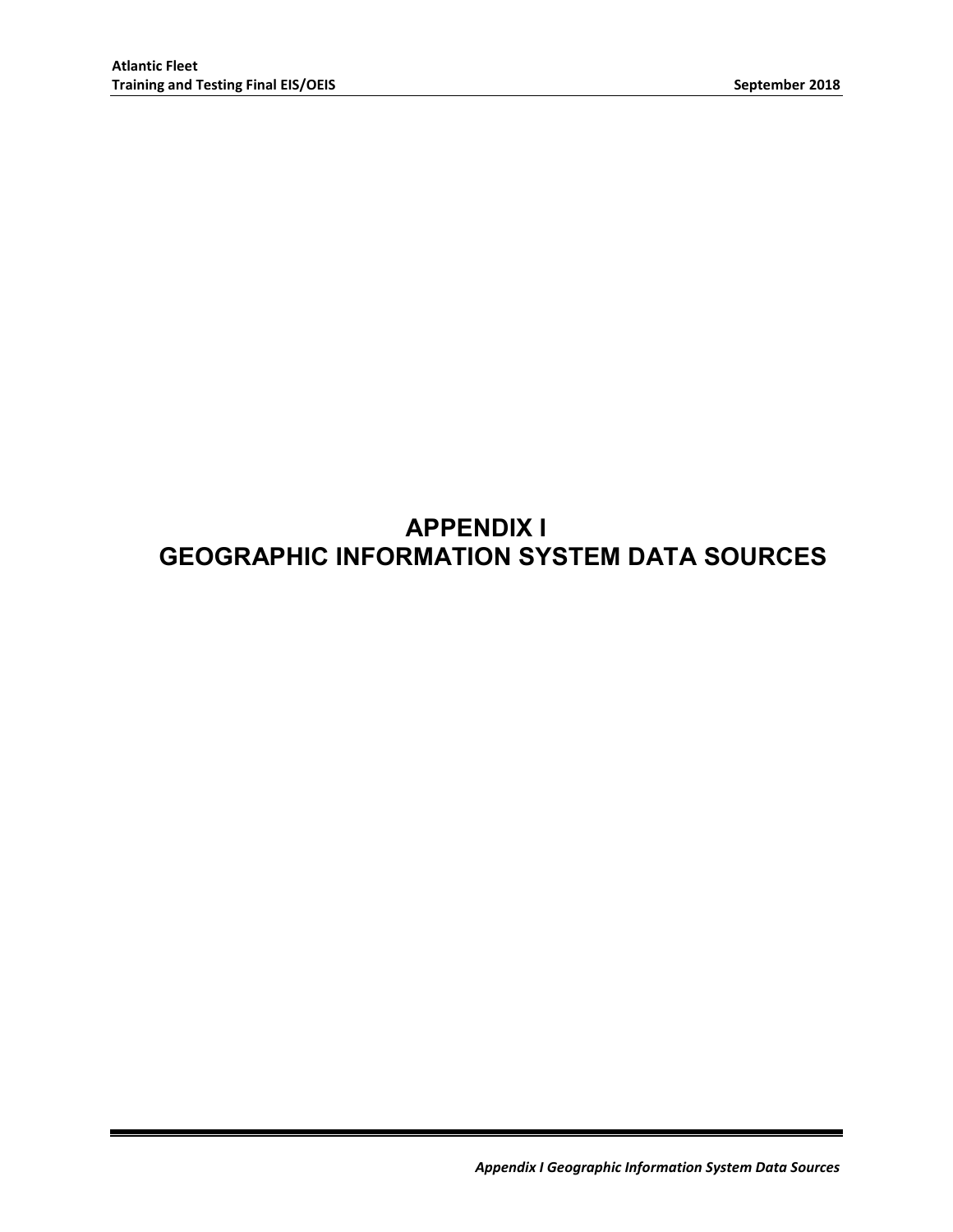This page intentionally left blank.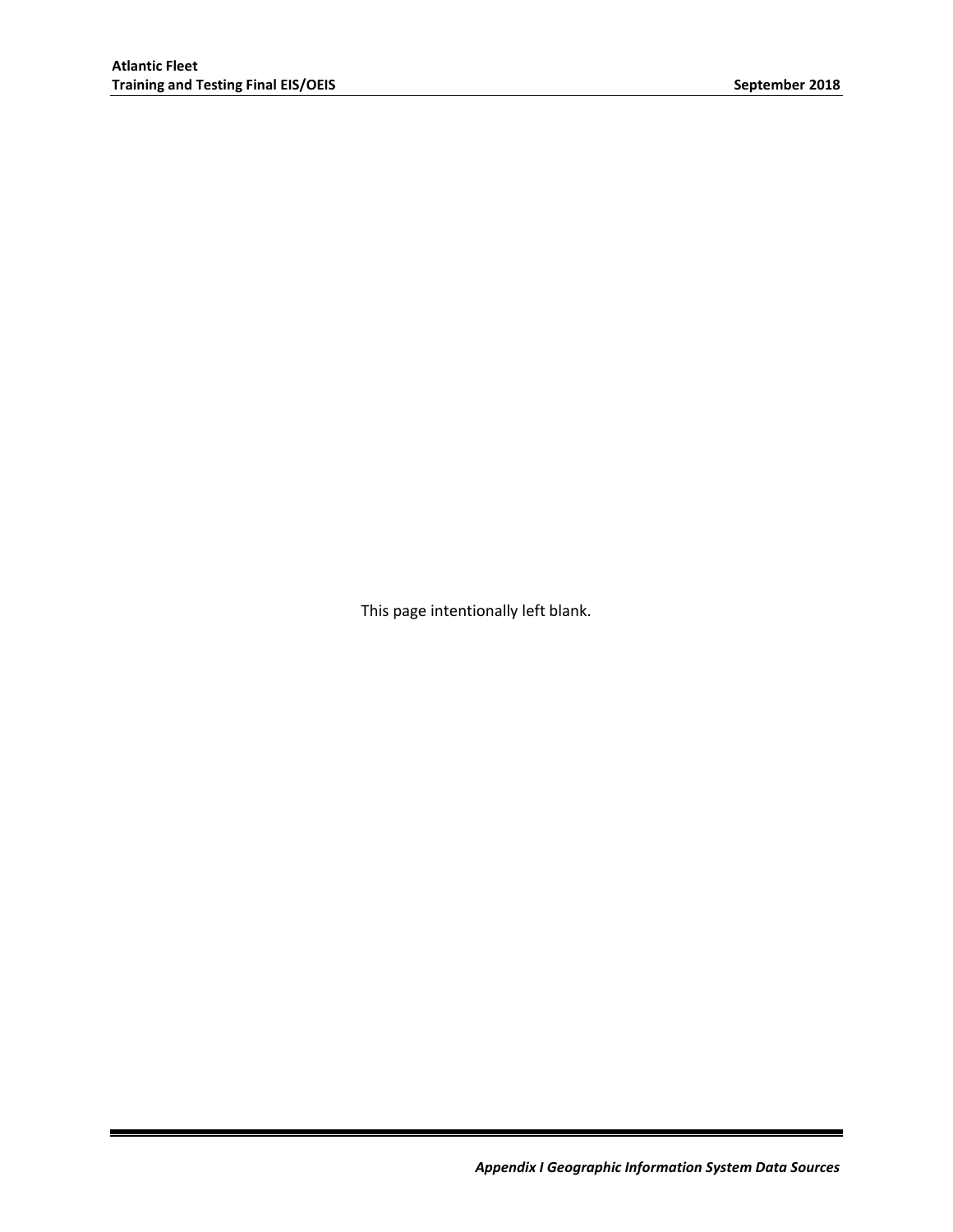#### **Final**

## **Environmental Impact Statement/Overseas Environmental Impact Statement Atlantic Fleet Training and Testing**

#### **TABLE OF CONTENTS**

**APPENDIX I [GEOGRAPHIC INFORMATION SYSTEM DATA SOURCES\\_\\_\\_\\_\\_\\_\\_\\_\\_\\_\\_\\_\\_\\_](#page-4-0) I-1**

#### **List of Figures**

This section does not contain figures.

### **List of Tables**

|--|--|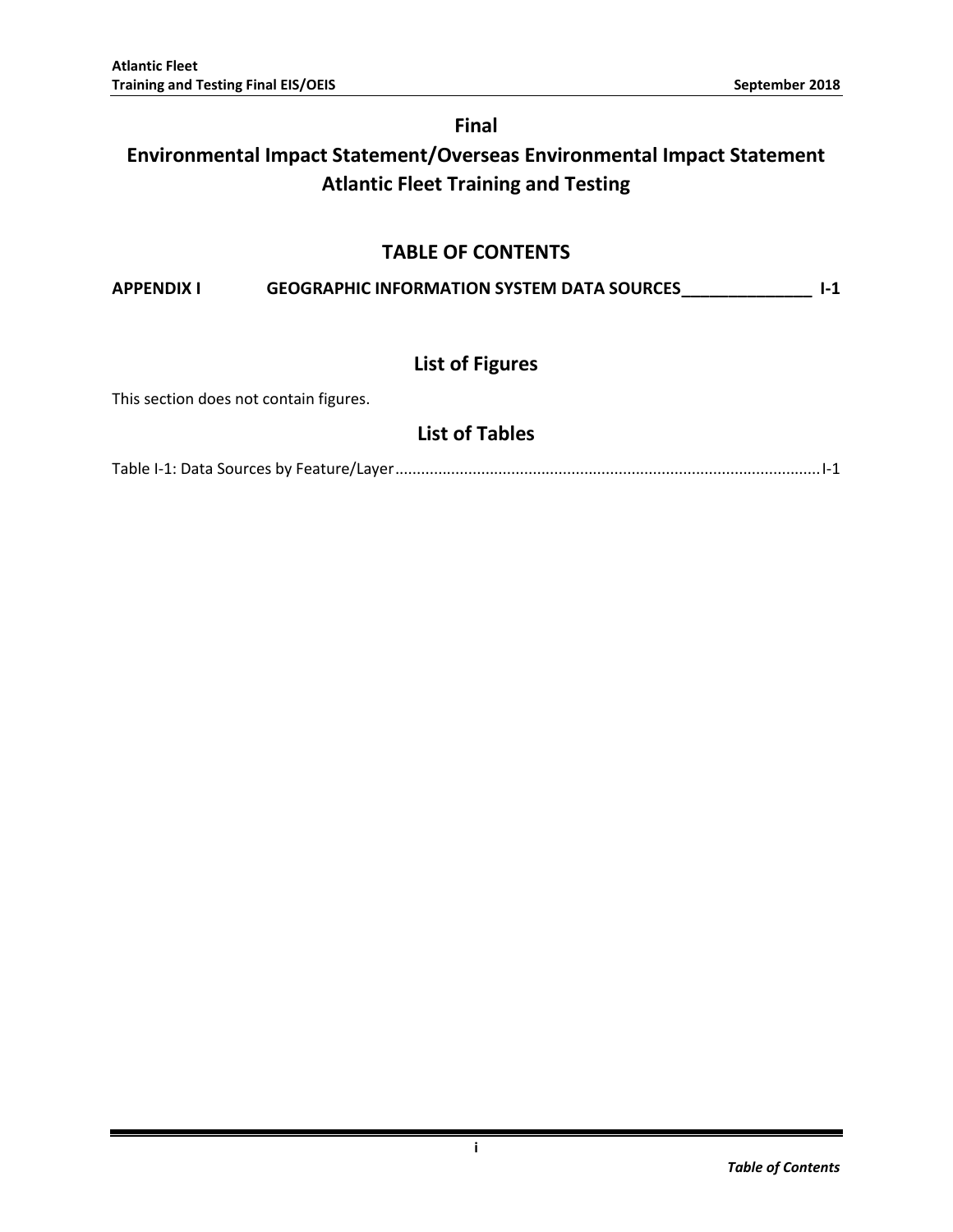This page intentionally left blank.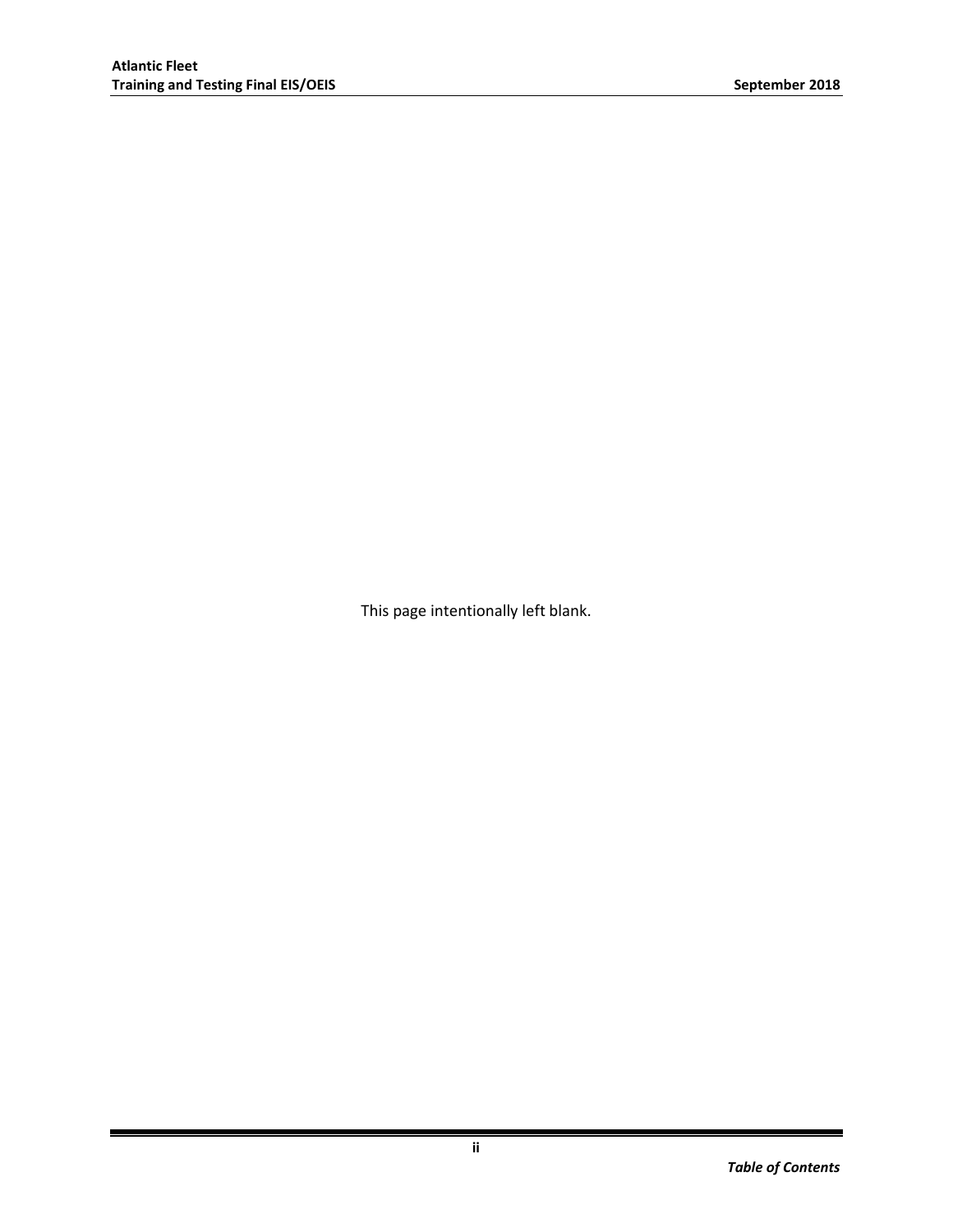# <span id="page-4-0"></span>**APPENDIX I GEOGRAPHIC INFORMATION SYSTEM DATA SOURCES**

#### **Table I-1: Data Sources by Feature/Layer**

<span id="page-4-1"></span>

| Feature/Layer                                 | <b>Applicable</b><br><b>Figures</b>        | <b>Data Source References</b>                                                                                                                                                                                                                                                                                                                                            |
|-----------------------------------------------|--------------------------------------------|--------------------------------------------------------------------------------------------------------------------------------------------------------------------------------------------------------------------------------------------------------------------------------------------------------------------------------------------------------------------------|
| <b>AFTT Study Area</b>                        | Multiple<br>Figures (Global)               | Department of the Navy (2016)                                                                                                                                                                                                                                                                                                                                            |
|                                               |                                            | Navy POC: Jonathan Crain                                                                                                                                                                                                                                                                                                                                                 |
|                                               |                                            | Jonathan.crain@navy.mil                                                                                                                                                                                                                                                                                                                                                  |
| Military<br>Training/Range/Operation<br>Areas | Multiple<br>Figures (Global)               | Training Areas - Commander, U.S. Fleet Forces - U.S. Navy,<br>Common Operating Picture (COP) Atlantic Gomex. Updated<br>5/2018. SDSFIE Version 2.6.<br>Navy POC: David Urbik<br>David.urbik@navy.mil                                                                                                                                                                     |
| <b>Special Use Airspace</b>                   | Multiple<br>Figures (Global)               | NGA Digital Aeronautical Flight Information File (DAFIF) (2010).                                                                                                                                                                                                                                                                                                         |
| Large Marine Ecosystems                       | Multiple<br>Figures (Global)               | Large Marine Ecosystem Program, NOAA Fisheries,<br>Narragansett Laboratory, Narragansett, RI. Updated<br>06/26/2014. SDSFIE Version 2.6. www.lme.noaa.gov<br>Kenneth.Sherman@NOAA.gov                                                                                                                                                                                    |
| Bays or Inshore Waters,<br>and Civilian Ports | Multiple<br>Figures (Global)               | Department of Navy (DON) - U.S. Navy. Updated 07/02/2018.<br><b>SDSFIE Version 2.6.</b><br>Navy POC: David Urbik<br>David.urbik.ctr@navy.mil                                                                                                                                                                                                                             |
| Navy Contractor Shipyard                      | Multiple<br>Figures (Global)               | National Geospatial Intelligence Agency (NGA). Updated<br>05/25/2016. SDSIFIE Version 2.6.                                                                                                                                                                                                                                                                               |
| Navy Port or Pierside<br>Location             | Multiple<br>Figures (Global)               | National Geospatial Intelligence Agency (NGA). Updated<br>05/25/2016. SDSIFIE Version 2.6.                                                                                                                                                                                                                                                                               |
| Ocean Base Map                                | Multiple<br>Figures (Global)               | Amante, C. and B.W. Eakins, 2009. ETOPO1 1 Arc-Minute<br>Global Relief Model: Procedures, Data Sources and Analysis.<br>NOAA Technical Memorandum NESDIS NGDC-24. National<br>Geophysical Data Center, NOAA. doi:10.7289/V5C8276M<br>[2017]<br>https://www.ngdc.noaa.gov/docucomp/page?xml=NOAA/NES<br>DIS/NGDC/MGG/DEM/iso/xml/316.xml&view=getDataView&h<br>eader=none |
| <b>Naval Air Station</b>                      | $1.2 - 1$                                  | Naval Air Stations - Commander, U.S. Fleet Forces - U.S. Navy,<br>Common Operating Picture (COP) Atlantic Gomex. Updated<br>10/27/2017. SDSFIE Version 2.6                                                                                                                                                                                                               |
| 3NM/9NM State/Federal<br>Boundary             | $2.3 - 1$                                  | FWC-FWRI (Florida Fish and Wildlife Conservation Commission-<br>Fish and Wildlife Research Institute), updated July 21, 2017                                                                                                                                                                                                                                             |
| Bryde's Whale                                 | $2.3 - 2$                                  | Rosel, P. E., P. Corkeron, L. Engleby, D. Epperson, K. D. Mullin,<br>M. S. Soldevilla, B. L. Taylor. 2016. Status Review of Bryde's<br>Whales (Balaenoptera edeni) in the Gulf of Mexico under the<br>Endangered Species Act. NOAA Technical Memorandum NMFS-<br>SEFSC-692                                                                                               |
| <b>Bottom Substrate</b>                       | $2.3 - 2, 3.5 - 1,$<br>$3.5 - 2, 3.5 - 3,$ | National Ocean Service, National Centers for Coastal Ocean<br>Science, Center for Coastal Monitoring and Assessment, the                                                                                                                                                                                                                                                 |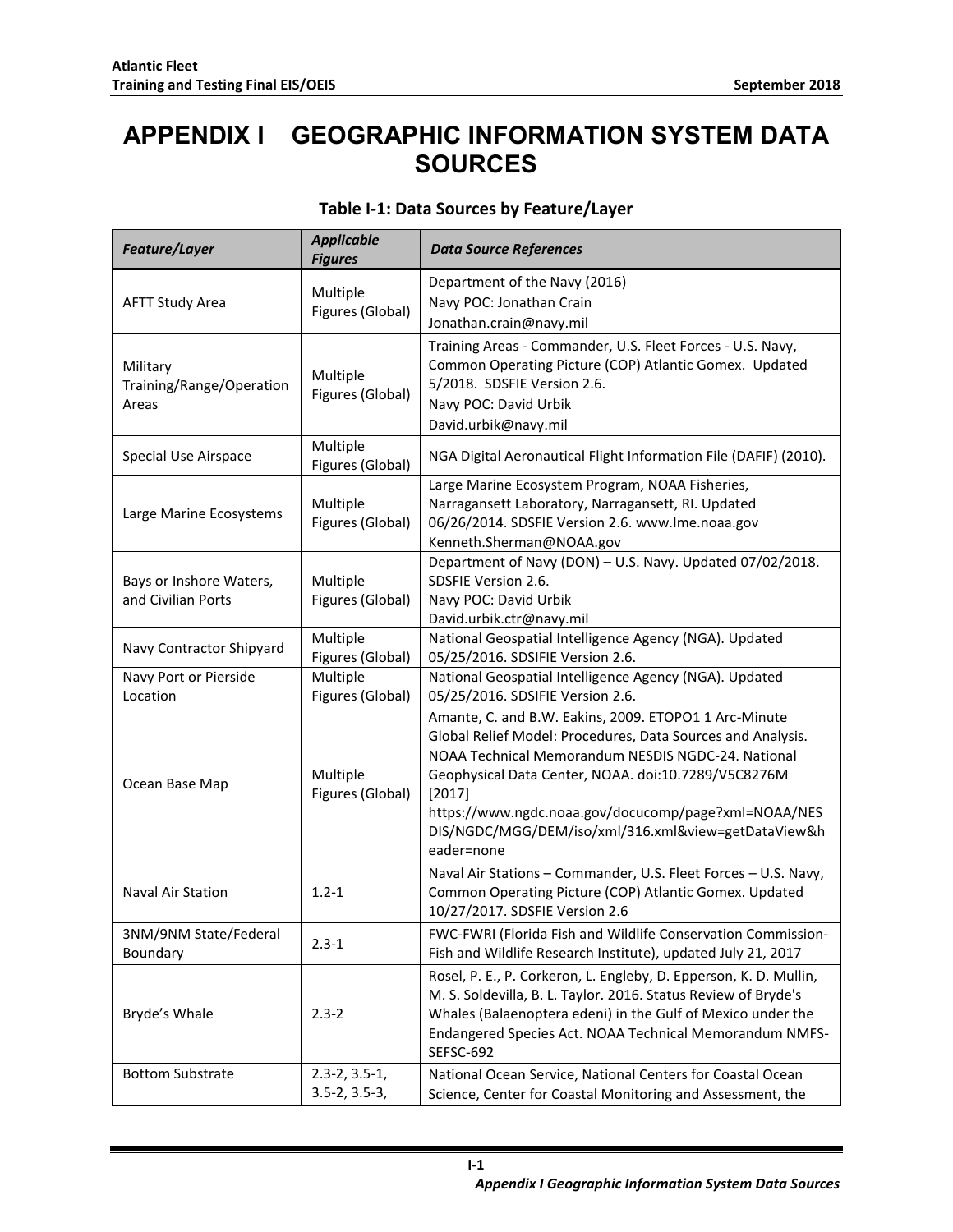| Feature/Layer                                                        | <b>Applicable</b><br><b>Figures</b>       | <b>Data Source References</b>                                                                                                                                                                                                                                                                                                                                            |
|----------------------------------------------------------------------|-------------------------------------------|--------------------------------------------------------------------------------------------------------------------------------------------------------------------------------------------------------------------------------------------------------------------------------------------------------------------------------------------------------------------------|
| <b>Bottom Substrate</b><br>(continued)                               | $3.5 - 4, 3.5 - 5$                        | University of Hawaii, BAE Systems Spectral Solutions and<br>Analytical Laboratories of Hawaii, LLC, 2007                                                                                                                                                                                                                                                                 |
| <b>Planning Awareness</b><br><b>Mitigation Areas</b>                 | $2.3 - 2$                                 | Department of the Navy (2018)<br>Navy POC: Brittany Bartlett<br>Brittany.bartlett@navy.mil                                                                                                                                                                                                                                                                               |
| Florida Manatee Critical<br>Habitat                                  | $2.3 - 2, 3.7 - 3$                        | NOAA Fisheries Greater Atlantic Regional Fisheries Office, 2016                                                                                                                                                                                                                                                                                                          |
| Open Ocean Areas                                                     | $3.0 - 1$                                 | NOAA-Fisheries, US LME Program, Narragansett Laboratory<br>Kenneth.Sherman@NOAA.gov<br>www.lme.noaa.gov                                                                                                                                                                                                                                                                  |
| Bathymetry                                                           | $3.0 - 3, 3.0 - 4,$<br>$3.0 - 5, 3.0 - 6$ | Amante, C. and B.W. Eakins, 2009. ETOPO1 1 Arc-Minute Global<br>Relief Model: Procedures, Data Sources and Analysis. NOAA<br>Technical Memorandum NESDIS NGDC-24. National Geophysical<br>Data Center, NOAA. doi:10.7289/V5C8276M [2017]<br>https://www.ngdc.noaa.gov/docucomp/page?xml=NOAA/NESDIS<br>/NGDC/MGG/DEM/iso/xml/316.xml&view=getDataView&header<br>$=$ none |
| <b>Major Ocean Currents</b>                                          | $3.0 - 7$                                 | Department of the Navy (2015)<br>Navy POC: David Urbik<br>David.urbik.ctr@navy.mil                                                                                                                                                                                                                                                                                       |
| Average Sea Surface<br>Temperature                                   | $3.0 - 8$                                 | NOAA Optimum Interpolation (OI) Sea Surface Temperature (SST)<br>V2(2016).<br>NCEP/NWS/NOAA. Climate Modeling Branch<br>W/NP24http://www.esrl.noaa.gov/psd/data/gridded/data.noaa.<br>oisst.v2.html#references                                                                                                                                                           |
| Ozone, PM2.5, and PM10<br>Nonattainment/<br><b>Maintenance Areas</b> | $3.1 - 1, 3.1 - 2,$<br>$3.1 - 3, 3.1 - 4$ | U.S. Environmental Protection Agency:<br>Ozone 2014; PM2.5 - 2015; PM 10 Nonattainment/Maintenance<br>Areas $-2013$                                                                                                                                                                                                                                                      |
| Sediment Quality                                                     | $3.2 - 2, 3.2 - 3,$<br>$3.2 - 4$          | EPA National Aquatic Resource Surveys<br>https://www.epa.gov/national-aquatic-resource-surveys/data-<br>national-aquatic-resource-surveys<br>2010                                                                                                                                                                                                                        |
| <b>Water Quality</b>                                                 | $3.2 - 6, 3.2 - 7,$<br>$3.2 - 8$          | EPA National Aquatic Resource Surveys<br>https://www.epa.gov/national-aquatic-resource-surveys/data-<br>national-aquatic-resource-surveys<br>2010                                                                                                                                                                                                                        |
| Johnson's Seagrass<br><b>Critical Habitat</b>                        | $3.3 - 1$                                 | NOAA, 2000. USFWS Critical Habitat Portal:<br>https://ecos.fws.gov/ecp/report/table/critical-habitat.html                                                                                                                                                                                                                                                                |
| Seagrass Areas                                                       | $3.3 - 2, 3.3 - 3,$<br>$3.3 - 4$          | Department of Navy (DON). Updated 07/02/2018.<br>Navy POC: Scott Chappell<br>william.s.chappell@navy.mil                                                                                                                                                                                                                                                                 |
| <b>Reef Habitat</b>                                                  | $3.4 - 1$                                 | National Oceanic and Atmospheric Administration 2009: US Dept<br>of the Navy 2008b, 2011; US Fish and Wildlife Service 2005, 2008,<br>2010                                                                                                                                                                                                                               |
| Artificial Reefs,<br>Shipwrecks, Oil and Gas<br>Platforms, Towers    | $3.5 - 5, 3.5 - 6,$<br>$3.5 - 7, 3.5 - 8$ | Complete list of sources located in the Navy Technical Report<br>entitled "Building and Maintaining a Comprehensive Database<br>and Prioritization Scheme for Overlapping Habitat Data - Focus                                                                                                                                                                           |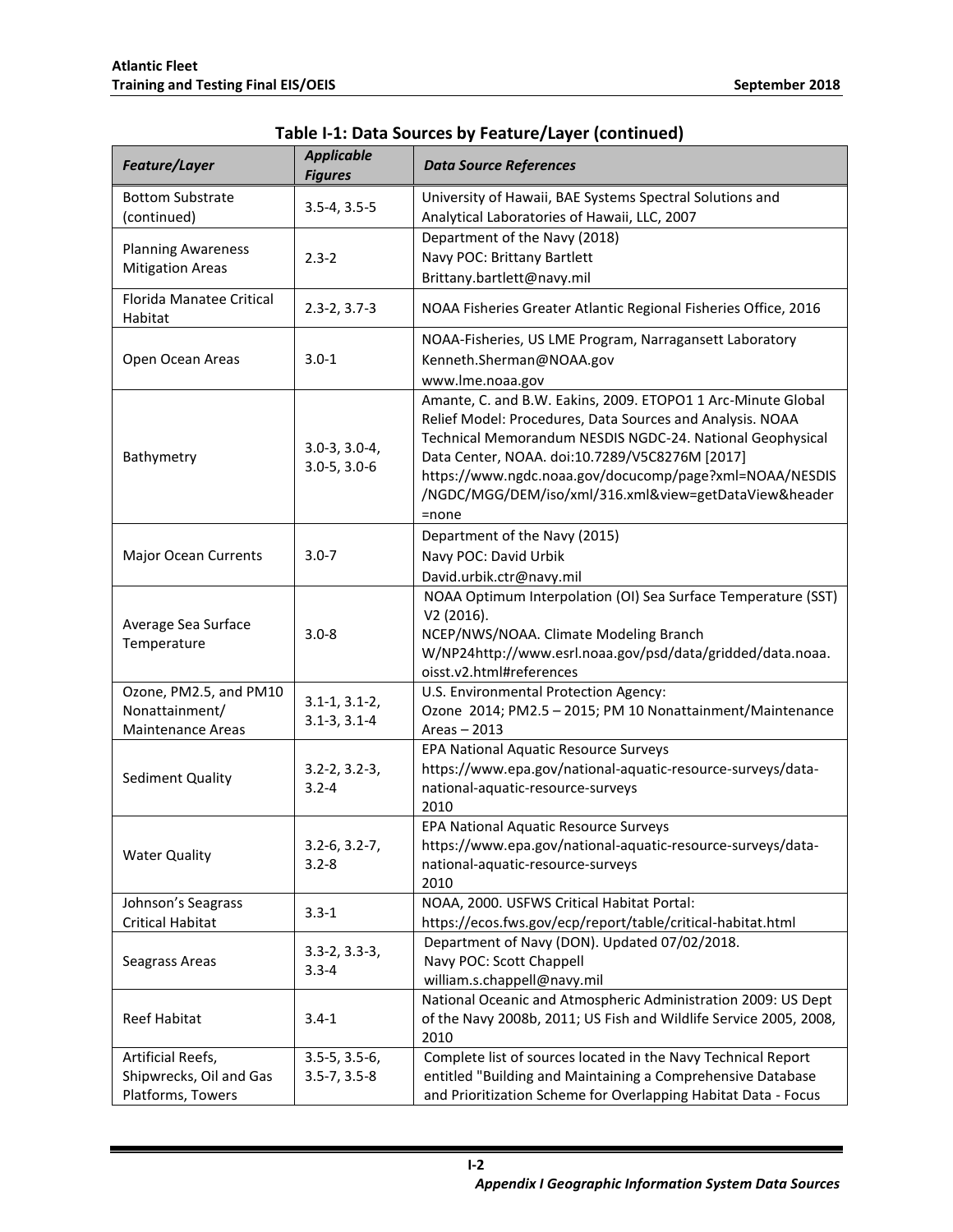| Feature/Layer             | <b>Applicable</b><br><b>Figures</b> | <b>Data Source References</b>                                     |
|---------------------------|-------------------------------------|-------------------------------------------------------------------|
| (Air Force and Navy), and |                                     | on Abiotic Substrates in the Atlantic Fleet Training and Testing  |
| <b>Wind Turbines</b>      |                                     | Study Area" (12 December 2017)                                    |
|                           |                                     | meta_id Citation:                                                 |
|                           |                                     | Berg and Berg (1989): Berg, D., & Berg, D. (1989). Tropical       |
|                           |                                     | shipwrecks. East Rockaway, New York: Aqua Explorers Inc.          |
|                           |                                     | BOEM (2013) Bureau of Ocean Energy Management. (2013).            |
|                           |                                     | Platform Locations - Gulf of Mexico. Available from               |
|                           |                                     | http://www.boem.gov/Oil-and-Gas-Energy-Program/Mapping-           |
|                           |                                     | and-Data/Index.aspx. Accessed in June 2015                        |
|                           |                                     | Cerame Vivas (1988) "Cerame Vivas, M. J. (1988). Coastal atlas of |
|                           |                                     | Puerto Rico. Boquerón, Puerto Rico: M.J. Cerame Vivas, Inc.       |
|                           |                                     | Chesapeake Bay Office - National Oceanographic and                |
|                           |                                     | Atmospheric Administration. (2011). Chesapeake Bay Benthic        |
|                           |                                     | Habitat Integration."                                             |
|                           |                                     | DFW (2015) "Delaware Division of Fish and Wildlife. (2015).       |
|                           |                                     | Delaware reef guide (2013-2014). Available from                   |
|                           |                                     | http://www.dnrec.delaware.gov/fw/Fisheries/Documents/2013a        |
|                           |                                     | nd14DEReefGuide.pdf. Accessed in July 2015.                       |
|                           |                                     | Federal Geographic Data Committee."                               |
|                           |                                     | FFWCC & FWRI (2014) Florida Fish and Wildlife Conservation        |
|                           |                                     | Commission and Fish and Wildlife Research Institute. (2014).      |
|                           |                                     | Artificial Reefs Florida Point. Tallahassee, FL. Page             |
|                           |                                     | GDNR (2015) Georgia Department of Natural Resources. (2015).      |
|                           |                                     | Artificial Reef (Offshore). Available from                        |
|                           |                                     | http://coastalgadnr.org/ArtificialReef. Accessed in July 2015     |
|                           |                                     | Handler (2001) Handler, M. (2001). Diving and snorkeling: British |
|                           |                                     | Virgin Islands (2nd ed.). Melbourne, Australia: Lonely Planet     |
|                           |                                     | Publications.                                                     |
|                           |                                     | Longley-Wood (2015) Longley-Wood, K. (2015). Block Island wind    |
|                           |                                     | farm turbine locations - GIS metadata prepared for the Northeast  |
|                           |                                     | Ocean Data Portal (www.northeastoceandata.org). 3 pages.          |
|                           |                                     | Louisiana DWF (2015) Louisiana Department of Wildlife and         |
|                           |                                     | Fisheries. (2015). Artificial Reef Program. Available from        |
|                           |                                     | http://www.wlf.louisiana.gov/fishing/artificial-reef-program.     |
|                           |                                     | Accessed in July 2015.                                            |
|                           |                                     | MDMF (2015) Massachusetts Division of Marine Fisheries.           |
|                           |                                     | (2015). Artificial Reefs [Website]. Available from                |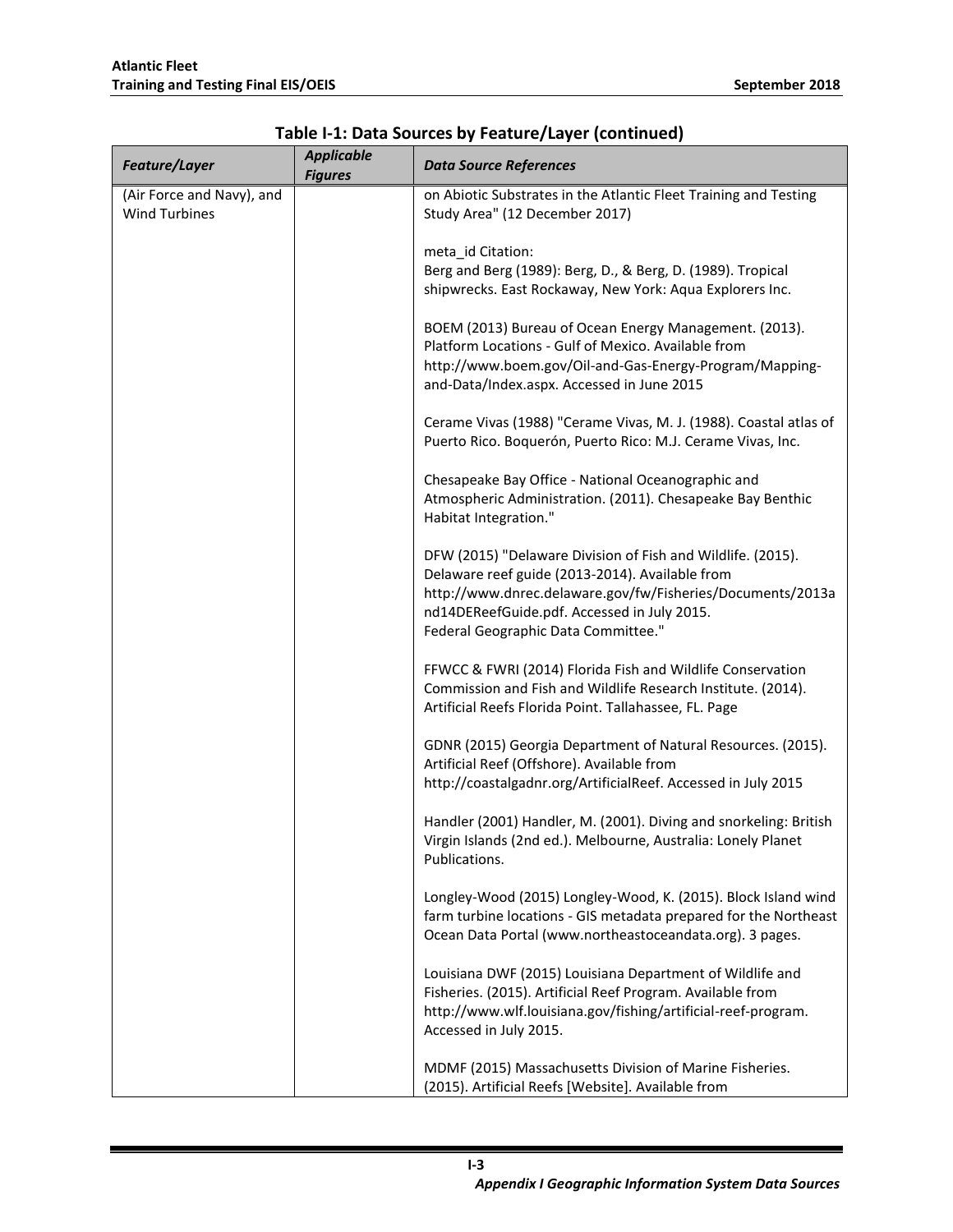| Feature/Layer                                     | <b>Applicable</b><br><b>Figures</b> | <b>Data Source References</b>                                                                                                                                                                                          |
|---------------------------------------------------|-------------------------------------|------------------------------------------------------------------------------------------------------------------------------------------------------------------------------------------------------------------------|
| Artificial Reefs,                                 |                                     | http://www.mass.gov/eea/agencies/dfg/dmf/programs-and-                                                                                                                                                                 |
| Shipwrecks, Oil and Gas<br>Platforms, Towers (Air |                                     | projects/artificial-reefs.html. Accessed in July 2015.                                                                                                                                                                 |
| Force and Navy), and                              |                                     | MS DMR (2015) Mississippi Department of Marine Resources.                                                                                                                                                              |
| <b>Wind Turbines</b>                              |                                     | (2015). Artificial Reefs [Website]. Available from                                                                                                                                                                     |
| (continued)                                       |                                     | http://www.dmr.state.ms.us/index.php/marine-                                                                                                                                                                           |
|                                                   |                                     | fisheries/artificial-reef. Accessed in July 2015.                                                                                                                                                                      |
|                                                   |                                     | NC DMF (2015) North Carolina Division of Marine Fisheries.<br>(2015). Artificial Reef Guide. Available from                                                                                                            |
|                                                   |                                     |                                                                                                                                                                                                                        |
|                                                   |                                     | http://portal.ncdenr.org/web/mf/artificial-reefs-program.<br>Accessed in July 2015.                                                                                                                                    |
|                                                   |                                     | NOAA (2015) National Oceanic and Atmospheric Administration.<br>(2015). Automated Wreck and Obstruction Avoidance database.                                                                                            |
|                                                   |                                     | [Web Page] Available from                                                                                                                                                                                              |
|                                                   |                                     | http://www.nauticalcharts.noaa.gov/hsd/wrecks and obstructio                                                                                                                                                           |
|                                                   |                                     | ns.html. Accessed in August 2015.                                                                                                                                                                                      |
|                                                   |                                     | NRHP National Register of Historic Places                                                                                                                                                                              |
|                                                   |                                     | NRHP Eligible National Register of Historic Places-Eligible                                                                                                                                                            |
|                                                   |                                     | NRHP Listed National Register of Historic Places-Listed                                                                                                                                                                |
|                                                   |                                     | NRHP Listed-FORT National Register of Historic Places-Fort                                                                                                                                                             |
|                                                   |                                     | NRHP Listed, ad.res. National Register of Historic Places-Listed<br>address restricted                                                                                                                                 |
|                                                   |                                     | OCRF (2013) O.C. Reef Foundation. (2013). Ocean -Artificial Reef<br>Location (Maryland) [Website]. Available from<br>www.ocreeffoundation.com. Accessed in July 2015.                                                  |
|                                                   |                                     | Outdoor AL (2015) Outdoor Alabama - Alabama Department of<br>Conservation and Natural Resources. (2015). Artificial Reefs.<br>Available from http://www.outdooralabama.com/artificial-reefs.<br>Accessed in July 2015. |
|                                                   |                                     | RI ARP (2015) Rhode Island Artificial Reef Program. (2015).<br>Artificial reef off Newport and Block Island [Website]. Available<br>from http://www.risaa.org/reefs.html. Accessed in July 2015.                       |
|                                                   |                                     | SCDNR (2015) South Carolina Department of Natural Resources.<br>(2015). Marine - Artificial Reefs. Available from<br>https://www.dnr.sc.gov/reefguide/artreefgraphic. Accessed in<br>July 2015.                        |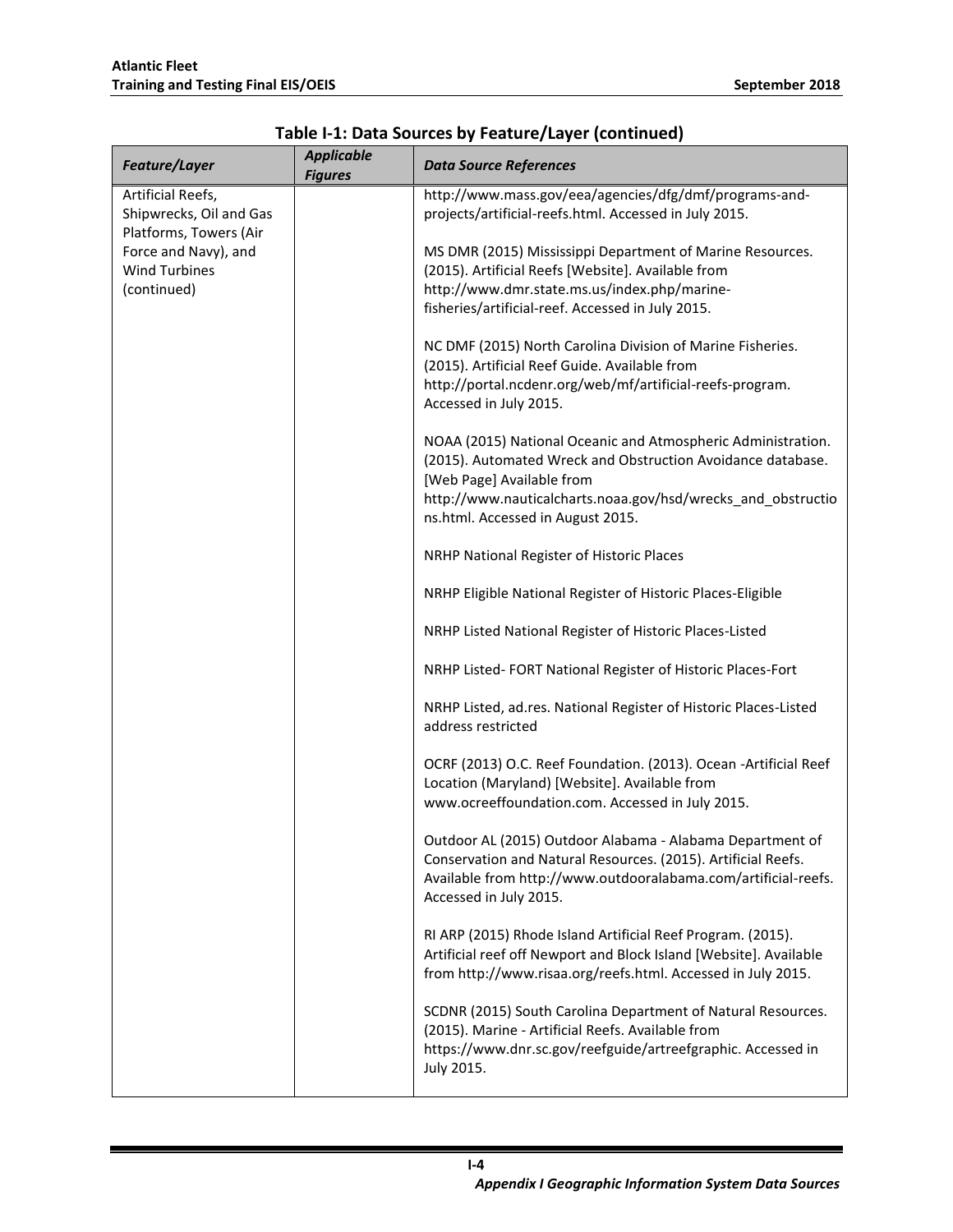| Feature/Layer                                                                                                                         | <b>Applicable</b><br><b>Figures</b> | <b>Data Source References</b>                                                                                                                                                                                                                                                                                                                   |
|---------------------------------------------------------------------------------------------------------------------------------------|-------------------------------------|-------------------------------------------------------------------------------------------------------------------------------------------------------------------------------------------------------------------------------------------------------------------------------------------------------------------------------------------------|
| Artificial Reefs,<br>Shipwrecks, Oil and Gas<br>Platforms, Towers (Air<br>Force and Navy), and<br><b>Wind Turbines</b><br>(continued) |                                     | Simonsen (2000) Simonsen, S. (2000). Diving & snorkeling: Puerto<br>Rico. Melbourne, Australia: Lonely Planet Publications.<br>TPWD (2015) Texas Parks and Wildlife Department. (2015). Texas<br>Artificial Reef [Interactive Mapping Application]. Available from<br>http://tpwd.texas.gov/gis/ris/artificialreefs/. Accessed in July<br>2015. |
|                                                                                                                                       |                                     | U.S. Navy (2002) U.S. Department of the Navy. (2002). SINKEX<br>shipwrecks around Puerto Rico. Data reported in the 2002<br>Marine Resource Assessment for Puerto Rico/St. Croix operating<br>area                                                                                                                                              |
|                                                                                                                                       |                                     | Veridian Corp (2001) Veridian Corporation. (2001). The global<br>maritime wreck database. Falls Church, Virginia: General<br><b>Dynamics Corporation.</b>                                                                                                                                                                                       |
|                                                                                                                                       |                                     | VMRC (2005,2009) Virginia Marine Resources Commission.<br>(2005). Artificial Reef Program: Newport News, Virginia: Virginia<br>Marine Resources Commission; Virginia Marine Resources<br>Commission. (2009). Shipwrecks and Artificial Reefs of Maryland<br>and Virginia.                                                                       |
|                                                                                                                                       |                                     | Department of the Navy (ND) War Grave data collected by NAVY<br>contractor. NAVY POC Scott Chappell<br>William.S.Chappel@navy.mil                                                                                                                                                                                                               |
|                                                                                                                                       |                                     | WC Inc #53F (1998) Waterproof Charts Inc. (1998). Waterproof<br>Chart #53F: Eastern Puerto Rico to St. Thomas-fishing. Punta<br>Gorda, Florida: Waterproof Charts, Inc.                                                                                                                                                                         |
| <b>Atlantic Salmon Critical</b><br>Habitat                                                                                            | $3.6 - 1$                           | National Oceanic and Atmospheric Administration National<br>Marine Fisheries Service, 2009.<br>http://www.nmfs.noaa.gov/pr/species/criticalhabitat.htm                                                                                                                                                                                          |
| <b>Atlantic Sturgeon</b><br><b>Proposed Critical Habitat</b>                                                                          | $3.6 - 2, 3.6 - 3$                  | <b>NOAA NMFS</b><br>http://sero.nmfs.noaa.gov/maps_gis_data/protected_resources/<br>critical_habitat/geodata/proposed_atlantic_sturgeon_critical_ha<br>bitat_In.htm<br>2016                                                                                                                                                                     |
| Smalltooth Sawfish<br><b>Critical Habitat</b>                                                                                         | $3.6 - 4$                           | NMFS, Office of Protected Resources, October 2009                                                                                                                                                                                                                                                                                               |
| <b>Gulf Sturgeon Critical</b><br>Habitat                                                                                              | $3.6 - 5$                           | National Coastal Data Development Center, 2003                                                                                                                                                                                                                                                                                                  |
| North Atlantic Right<br><b>Whale Critical Habitat</b>                                                                                 | $3.7 - 3, 5.4 - 4,$                 | NOAA Fisheries Greater Atlantic Regional Fisheries Office, 2016<br>http://www.nmfs.noaa.gov/pr/species/criticalhabitat.htm.                                                                                                                                                                                                                     |
| <b>Green Turtle Critical</b>                                                                                                          | $5.4 - 5$<br>$3.8 - 4$              | National Oceanic and Atmospheric Administration National                                                                                                                                                                                                                                                                                        |
| Habitat<br>Hawksbill Turtle Critical<br>Habitat                                                                                       | $3.8 - 5$                           | Marine Fisheries Service, 1998<br>National Oceanic and Atmospheric Administration National<br>Marine Fisheries Service, 1998                                                                                                                                                                                                                    |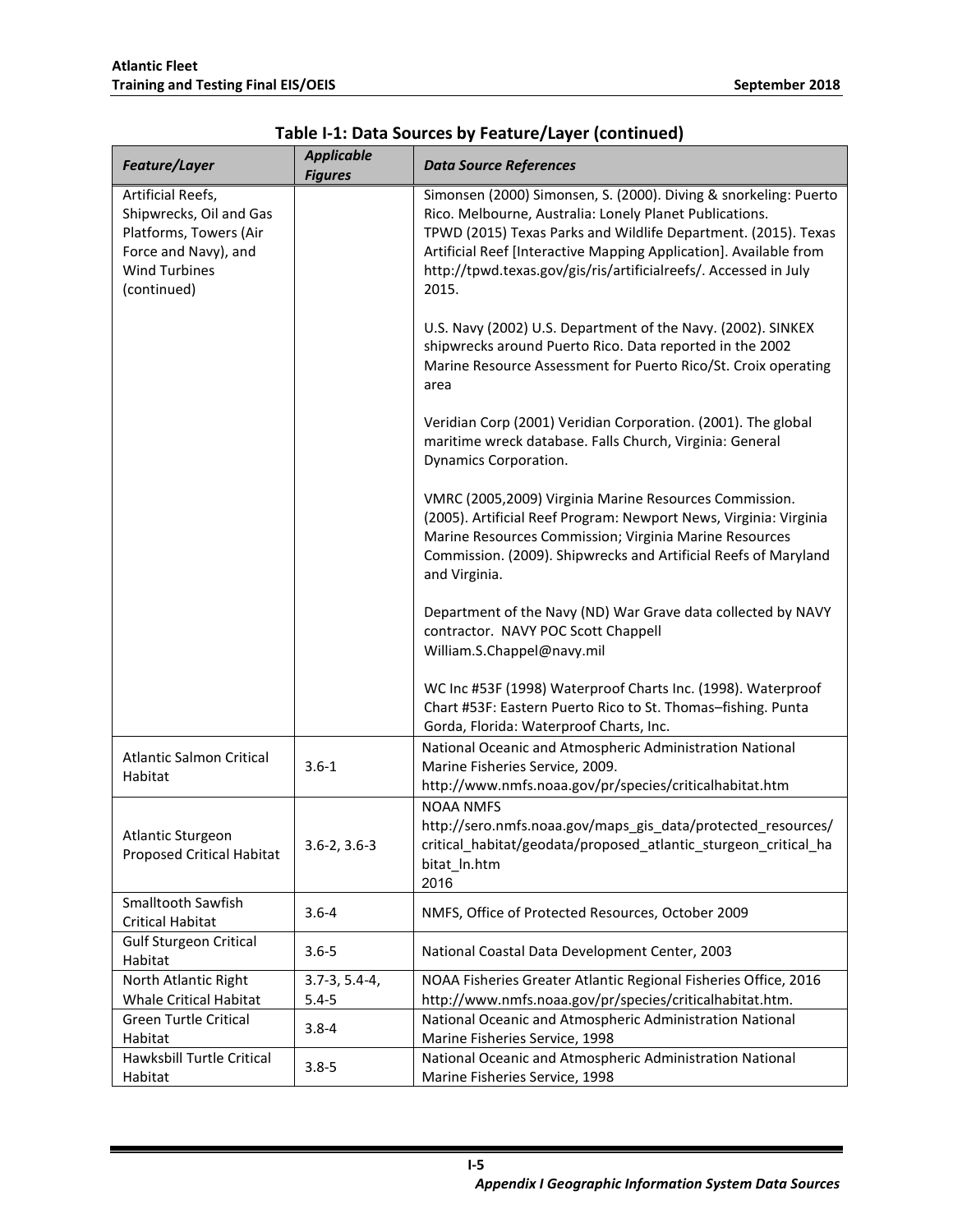| Feature/Layer                               | <b>Applicable</b><br><b>Figures</b> | <b>Data Source References</b>                                                                                                   |
|---------------------------------------------|-------------------------------------|---------------------------------------------------------------------------------------------------------------------------------|
|                                             |                                     | <b>NOAA Fisheries</b>                                                                                                           |
| Loggerhead Turtle Critical<br>Habitat       | $3.8 - 6, 3.8 - 7,$<br>$3.8 - 8$    | http://www.nmfs.noaa.gov/pr/species/turtles/criticalhabitat_log<br>gerhead.htm                                                  |
|                                             |                                     | 2014                                                                                                                            |
| Leatherback Turtle                          |                                     | National Oceanic and Atmospheric Administration National                                                                        |
| <b>Critical Habitat</b>                     | $3.8 - 9$                           | Marine Fisheries Service, 1979                                                                                                  |
| American Crocodile                          | $3.8 - 10$                          | U.S. Fish and Wildlife Service, 2003                                                                                            |
| Piping Plover Critical                      | $3.9 - 1, 3.9 - 2,$                 | https://www.fws.gov/verobeach/GIS.html.<br>U.S. Fish and Wildlife Service, 2009                                                 |
| Habitat                                     | $3.9 - 3$                           | https://www.fws.gov/verobeach/GIS.html.                                                                                         |
|                                             |                                     | NOAA Automated Wreck and Obstruction Information System                                                                         |
|                                             |                                     | [AWOIS] (2002). https://nauticalcharts.noaa.gov/data/wrecks-                                                                    |
| NRHP Eligible or Listed                     | $3.10-4, 3.10-5,$                   | and-obstructions.html.                                                                                                          |
| Resources/Sovereign<br>Immunity, Shipwrecks | $3.10 - 6$                          | Veridian Corporation (2001)                                                                                                     |
|                                             |                                     | National Registry of Historic Places (2016).                                                                                    |
|                                             |                                     | https://www.nps.gov/nr/research/.                                                                                               |
| <b>Bureau of Ocean Energy</b>               |                                     | <b>Bureau of Ocean Energy Management</b>                                                                                        |
| <b>Management Planning</b>                  | $3.11 - 1$                          | http://www.boem.gov/Maps-and-GIS-Data/                                                                                          |
| Areas                                       |                                     | 2016                                                                                                                            |
| <b>Maritime Boundaries</b>                  |                                     | FWC-FWRI (Florida Fish and Wildlife Conservation Commission-                                                                    |
|                                             | $3.11 - 2, 3.11 - 3$                | Fish and Wildlife Research Institute), 2017.                                                                                    |
|                                             | $3.11 - 3$                          | http://myfwc.com/research/gis/.<br>Department of the Navy (2015)                                                                |
| Oil and Gas Pipelines                       |                                     | Navy POC: Jonathan Crain                                                                                                        |
|                                             |                                     | Jonathan.crain@navy.mil                                                                                                         |
|                                             |                                     | United States Department of the Interior, Minerals Management                                                                   |
| Oil and Gas Pipelines                       | $3.11 - 3$                          | Service. Updated 02/10/2014. SDSFIE Version 2.6.                                                                                |
|                                             | $3.11 - 4$                          | Research and Innovative Technology Administration's Bureau of                                                                   |
| <b>Commercially Used</b><br>Waterways       |                                     | Transportation Statistics (RITA/BTS) National Transportation                                                                    |
|                                             |                                     | Atlas Database (2007). National Waterway Network                                                                                |
| Ports                                       | $3.11 - 4$                          | NGA (2016). World Port Index                                                                                                    |
| Danger Zones and                            | $3.11 - 15, 3.11 -$<br>16, 3.11-17  | Title 33-Navigation and Navigable Waters, Chapter II-Corps of                                                                   |
| <b>Restricted Areas</b>                     |                                     | Engineers, Department of the Army, Department of Defense, Part                                                                  |
|                                             |                                     | 334-Danger Zone and Restricted Area Regulations 2005                                                                            |
|                                             |                                     | US NAVY (2013). Seafloor Resource Mitigation Areas was created                                                                  |
| Seafloor Resource                           |                                     | to implement AFTT Phase II mitigation measures in the Protective<br>Measures Assessment Protocol. The data represents a refined |
| <b>Mitigation Areas</b>                     | $5.4-3, 5.6-1$                      | subset of Phase II EIS/OEIS marine habitat data. The marine                                                                     |
|                                             |                                     | habitat data used is located in the AFTT II GIS deliverable (feature                                                            |
|                                             |                                     | classes: aquatic_habitat_area, ecology_reef_habitat_point).                                                                     |
| <b>Biologically Important</b>               |                                     | National Oceanic and Atmospheric Administration 2015                                                                            |
| Areas for Cetaceans                         | $5.4 - 4, 5.4 - 5$                  | https://cetsound.noaa.gov/important.                                                                                            |
| <b>National Marine</b>                      | $2.3 - 2, 6.1 - 5,$                 | NOAA National Marine Sanctuaries, 2004                                                                                          |
| Sanctuaries                                 | $6.1 - 6$                           | https://sanctuaries.noaa.gov/library/imast_gis.html                                                                             |
|                                             | $6.1-1, 6.1-2,$                     | NOAA National Marine Protected Areas Center, 2015                                                                               |
| <b>Marine Protected Areas</b>               | $6.1-3, 6.1-4$                      | United States Fish and Wildlife Service,                                                                                        |
|                                             |                                     | 2017https://marinecadastre.gov/data/.                                                                                           |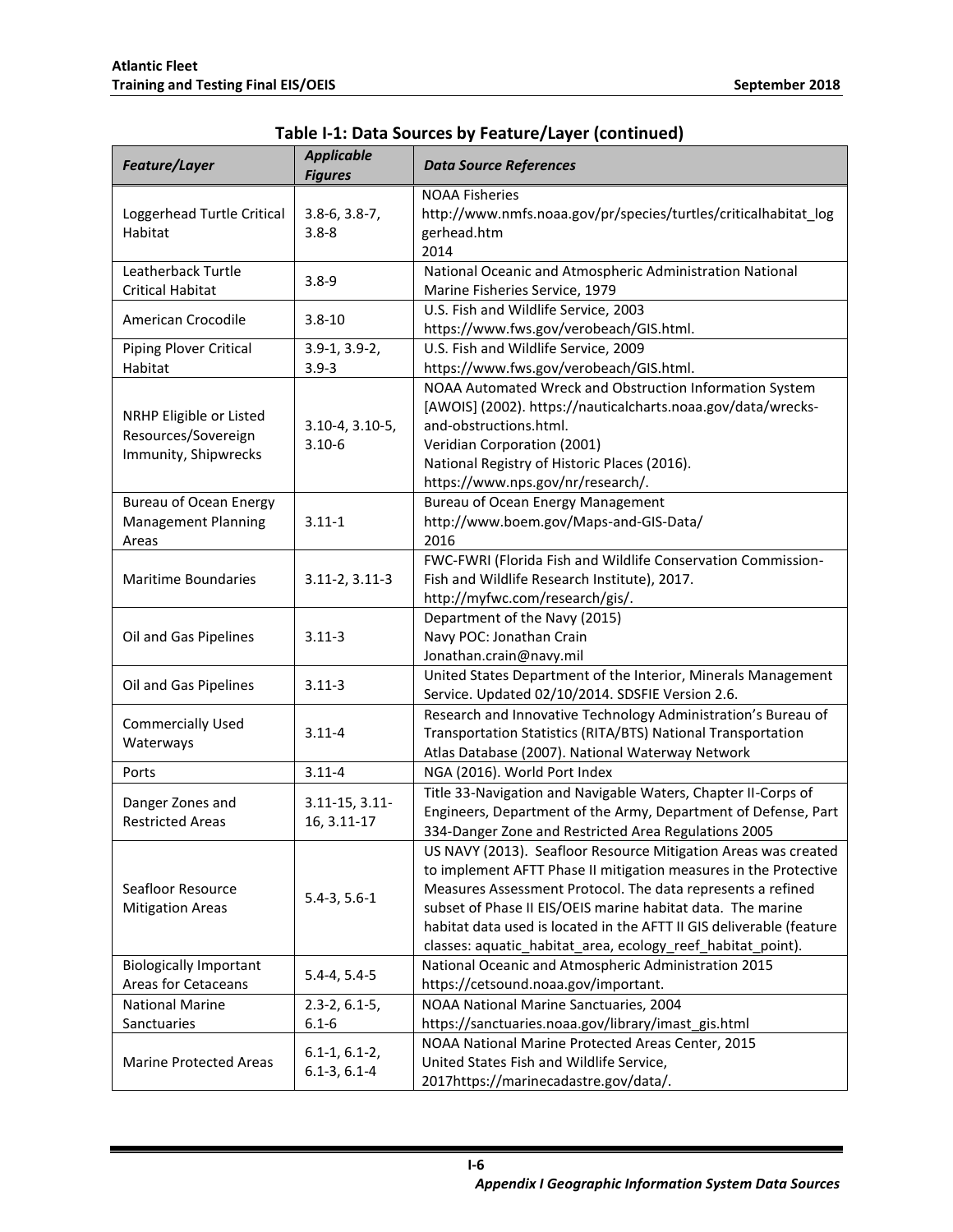| <b>Feature/Layer</b>            | <b>Applicable</b><br><b>Figures</b>     | <b>Data Source References</b>                                                                               |
|---------------------------------|-----------------------------------------|-------------------------------------------------------------------------------------------------------------|
| <b>National Park Boundaries</b> | $6.1 - 1.6.1 - 2.$<br>$6.1 - 3.6.1 - 4$ | National Park Service,<br>2017https://catalog.data.gov/dataset/national-park-<br>boundariesf0a4c#sec-dates. |

Notes: AUTEC = Atlantic Undersea Test and Evaluation Center, EPA = Environmental Protections Agency, MRA = Marine Resources Assessment, NGA = National Geospatial-Intelligence Agency, NMFS = National Marine Fisheries Service, NOAA = National Oceanic and Atmospheric Administration, U.S. = United States, OPAREA = Operating Area, VACAPES = Virginia Capes, HAPC = Habitat Area of Particular Concern, AWOIS = Automated Wreck and Obstruction Information System, NRHP = National Register of Historic Places, OCS = Office of Coast Survey